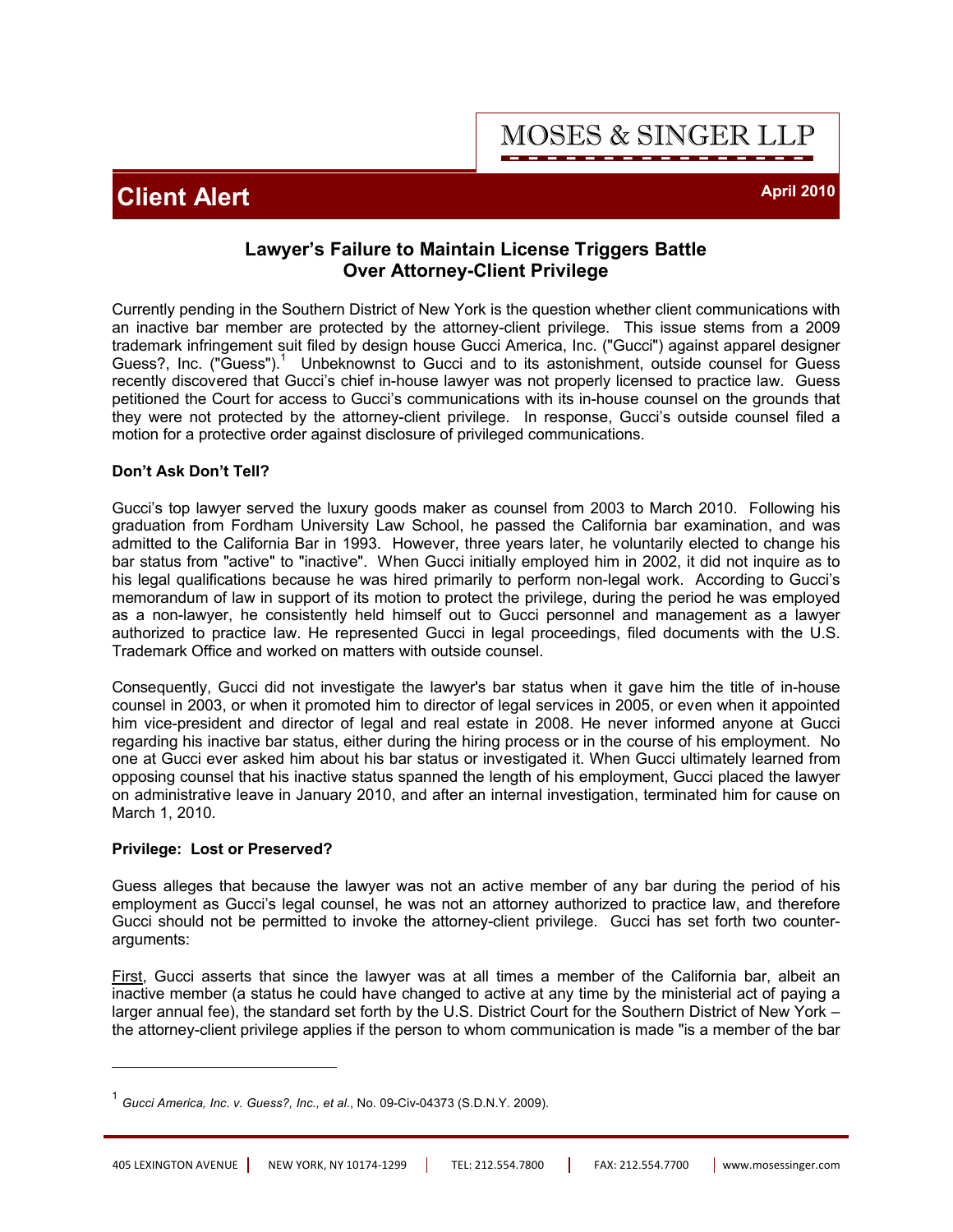**MOSES & SINGER LLP** 

of a court" – is satisfied. According to Gucci's memorandum of law, under California law, "inactive" members of the California bar are still bar members. In fact, the lawyer remains an active member of the bars of the U.S. District Courts for the Southern and Central Districts of California since 1994.

Second, Gucci argues in the alternative that its "reasonable belief" that the person was an attorney when it communicated with him for the purpose of seeking legal advice, is sufficient to preserve the privilege, even if he is found not to have been a member of the bar.

The law in New York is not settled on this question. In 2000, the Southern District of New York concluded that even if New York law would apply the "reasonable belief" exception to individual clients, corporate clients should have to make sure their attorneys are in fact attorneys. It explained that "while an investigation of this magnitude…could prove onerous for an individual seeking legal advice, it is not unduly burdensome for a corporation, familiar with these types of employment practices, to conduct investigations to determine whether a potential employee's credentials are commensurate with the corporation's needs. It is not unduly burdensome to require a corporation to determine whether their general counsel, or other individuals in their employ, are licensed to perform the functions for which they have been hired."

#### **No In-House Counsel Exception**

Unlike many other states, New York does not have multi-jurisdictional practice rules which would generally permit licensed out-of-state lawyers to provide legal services to their corporate employers in New York. Nor does New York have a court-adopted "in-house counsel registration" rule similar to many other states, which would have authorized licensed out-of-state lawyers who satisfy certain registration requirements, to practice law in this state.

### **Best Practices**

Law firms, corporate legal departments and other private or governmental organizations that hire lawyers should investigate a prospective lawyer's legal qualifications and licensing status in the relevant jurisdictions in advance of extending an offer of employment. It is good practice to periodically run an updated check to make sure there are no lingering licensing issues. In New York, an attorney's registration status can easily be tracked online via the Office of Court Administration's website: <http://iapps.courts.state.ny.us/attorney/AttorneySearch>

The lesson from *Gucci America, Inc. v. Guess?* is that not being properly licensed is an unacceptable risk that no client or employer should accept.

[If you have questions regarding this Alert, please contact the co-chair of Moses & Singer's Legal Ethics &](http://www.mosessinger.com/LegalEthics/)  Law Firm Practice, [Devika Kewalramani](http://www.mosessinger.com/personnel/dkewalramani/) at dkewalramani@mosessinger.com or 212.554.7832.

# **MOSES & SINGER LLP**

Our lawyers in the [Legal Ethics & Law Firm Practice](http://www.mosessinger.com/LegalEthics/) group have extensive experience advising lawyers, law firms and in-house corporate legal departments on legal ethics and risk management, as well as on partnership structures, financing, real estate matters, employment practices, taxation and third-party contractual relationships. We bring an in-depth understanding of firm economics and management to the table, which enables us to provide practical and cost-effective solutions to lawyers, law firms and other professional service firms.

Lawyer's Failure to Maintain License Triggers Battle Over Attorney-Client Privilege / April 2010